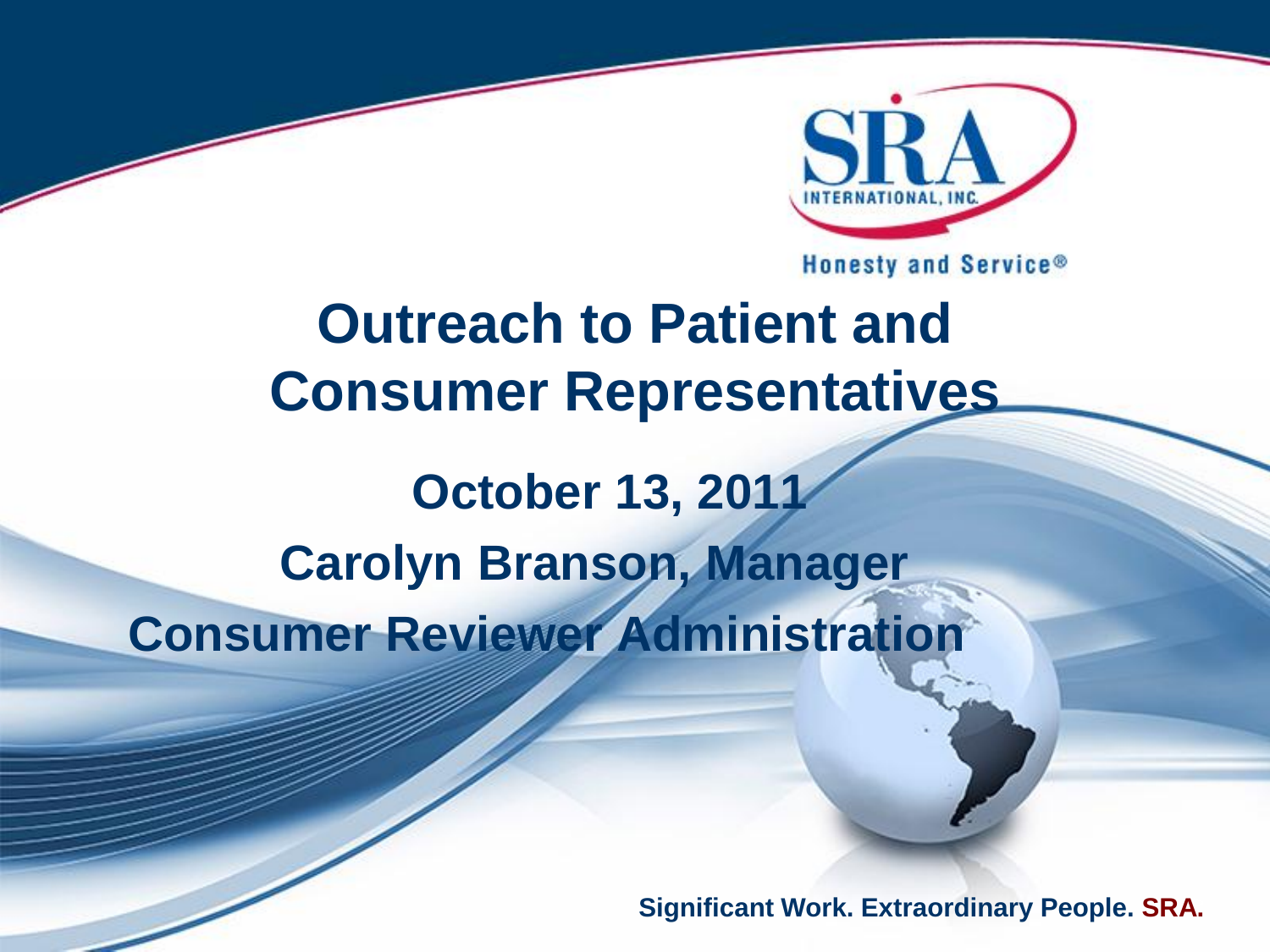

## **Topics**

- Who are they?
- What characteristics do they share?
- How can you identify the "right" person for your needs?
- What selection techniques are effective?
- What has worked for SRA International?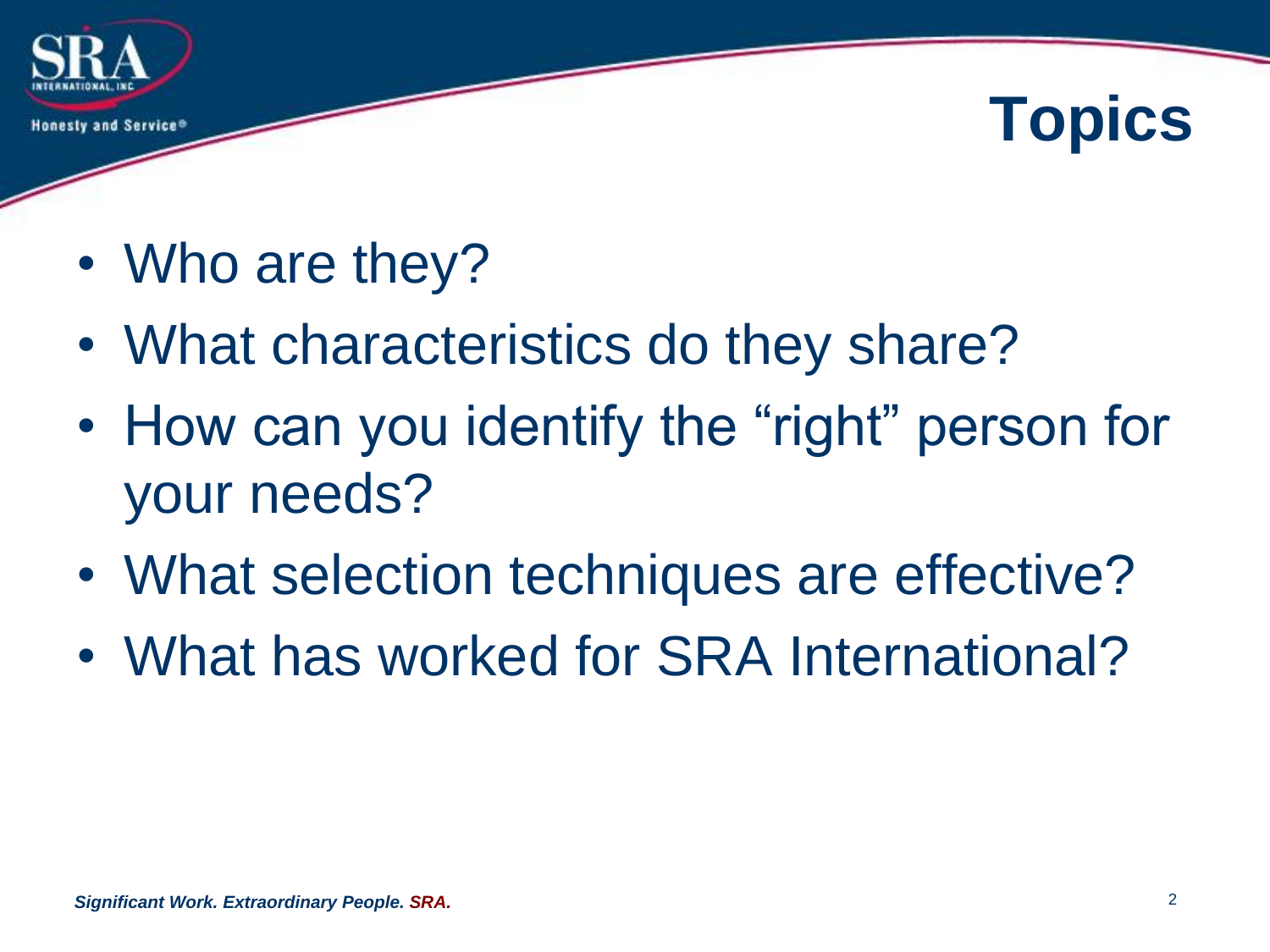

#### **Who Are Patient Representatives/Consultants?**

- Patients/survivors/thrivers
- Patient advocacy group members
- Community advocacy group members
- Family members and/or caregivers
- Healthcare providers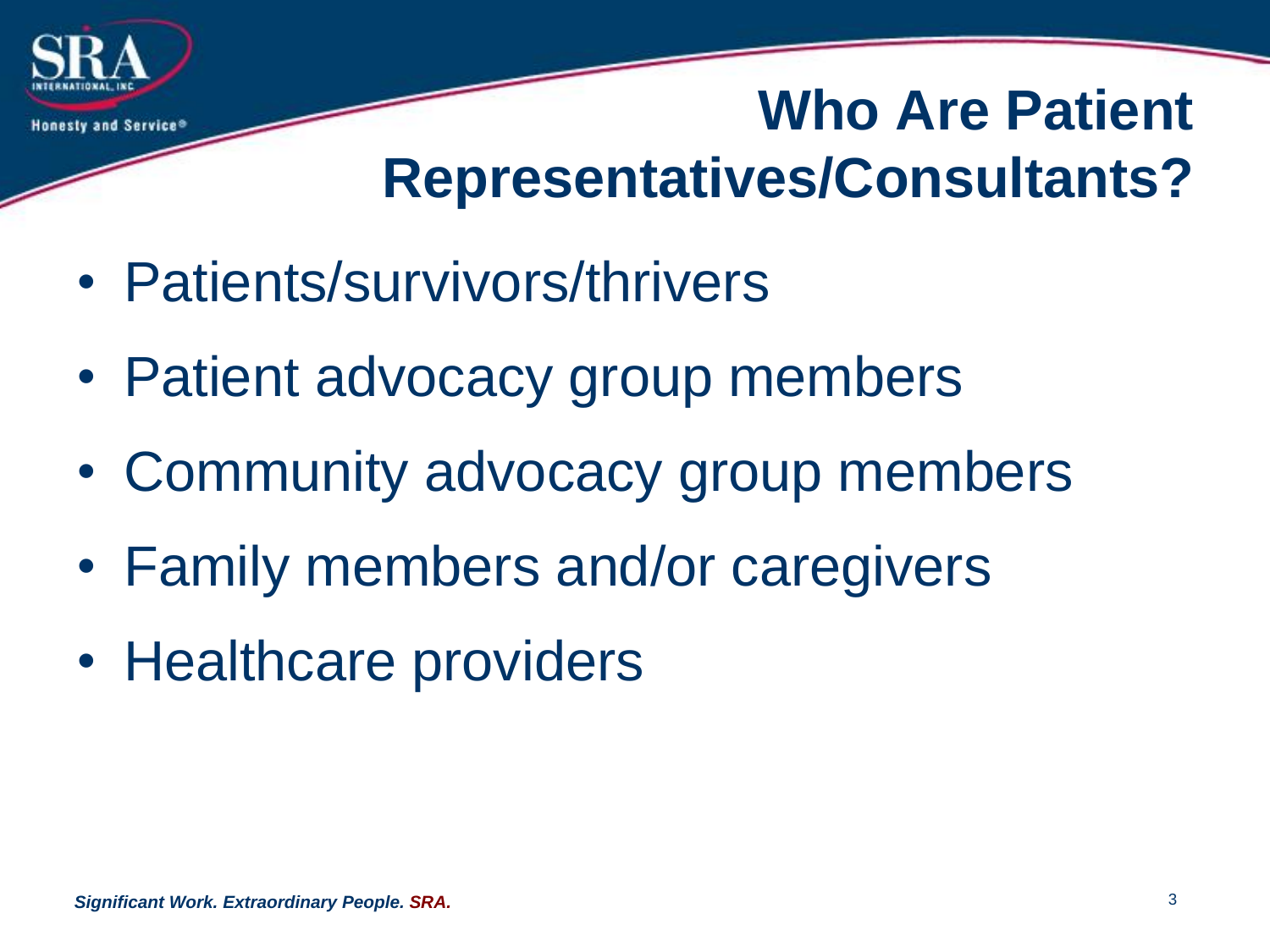

## **Characteristics of Patient Representatives**

- Have personal experience with the disease
- Are knowledgeable about treatment options and/or the science of the disease
- Are able to be objective and move beyond their own personal experience to represent others
- Are able to speak extemporaneously in public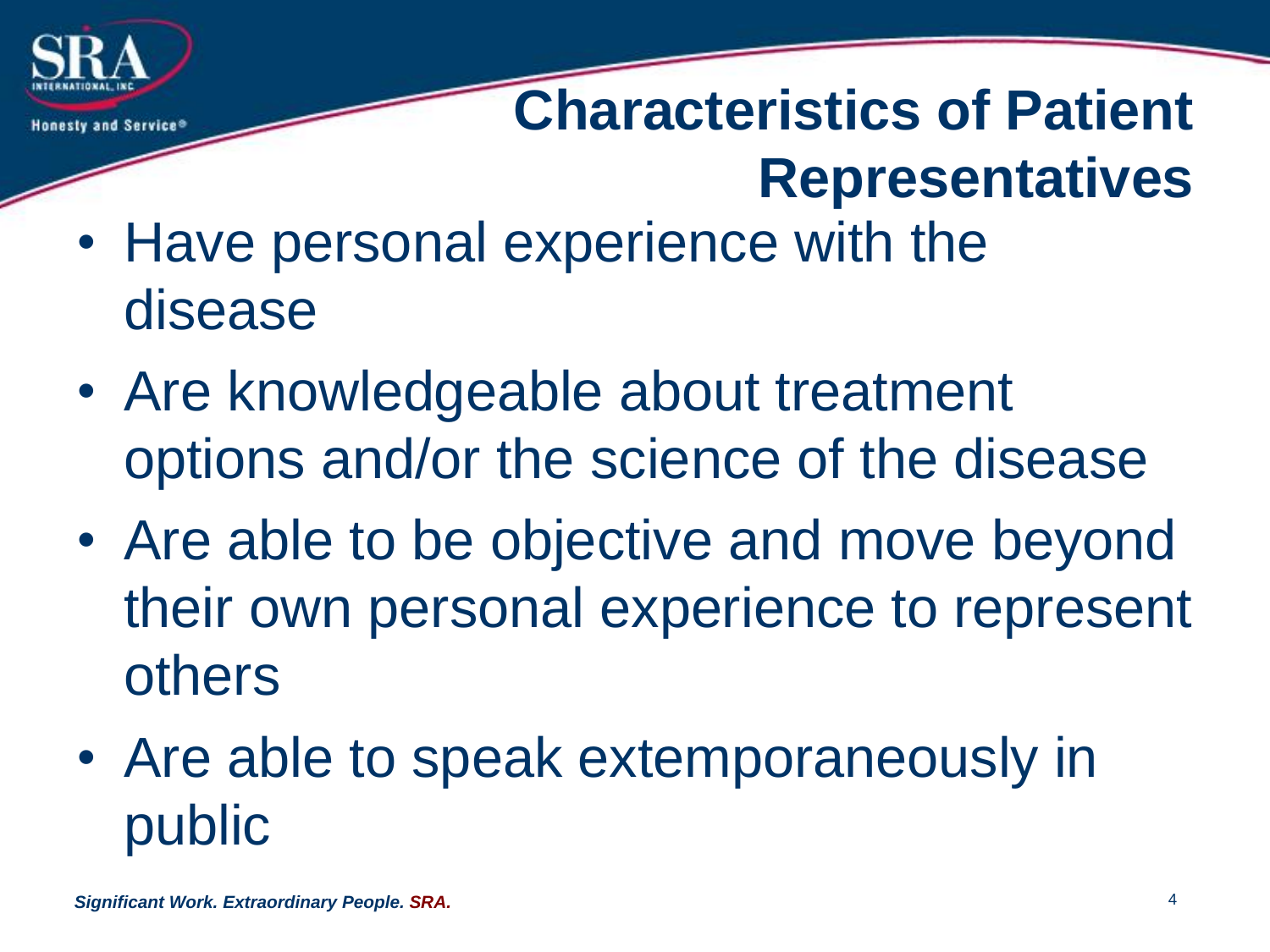

- Are engaged with other patients and advocates (involved with or affiliated with a patient or consumer advocacy organization)
- Have no conflicts of interest that would significantly impact the research process

Honesty and Service®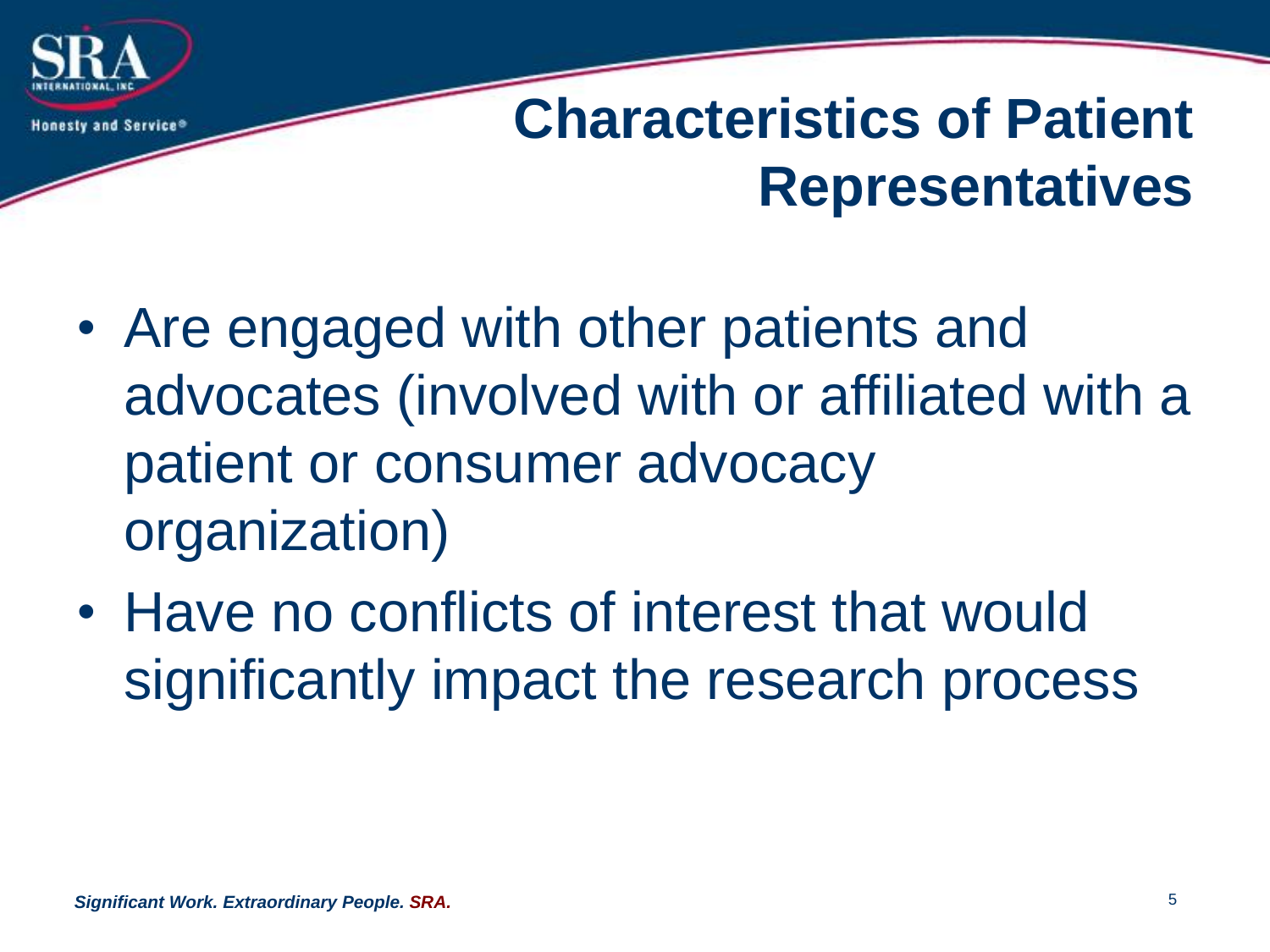

## **Identifying the "Right" Consumer Representative**

- Allow adequate time for recruiting patient/consumer representatives.
- Clearly establish objectives, roles, and expectations before beginning the recruitment process.
- Develop relationships with advocacy organizations.
- Support groups and online groups may offer an opportunity to identify patients who might be underrepresented (such as for rare diseases).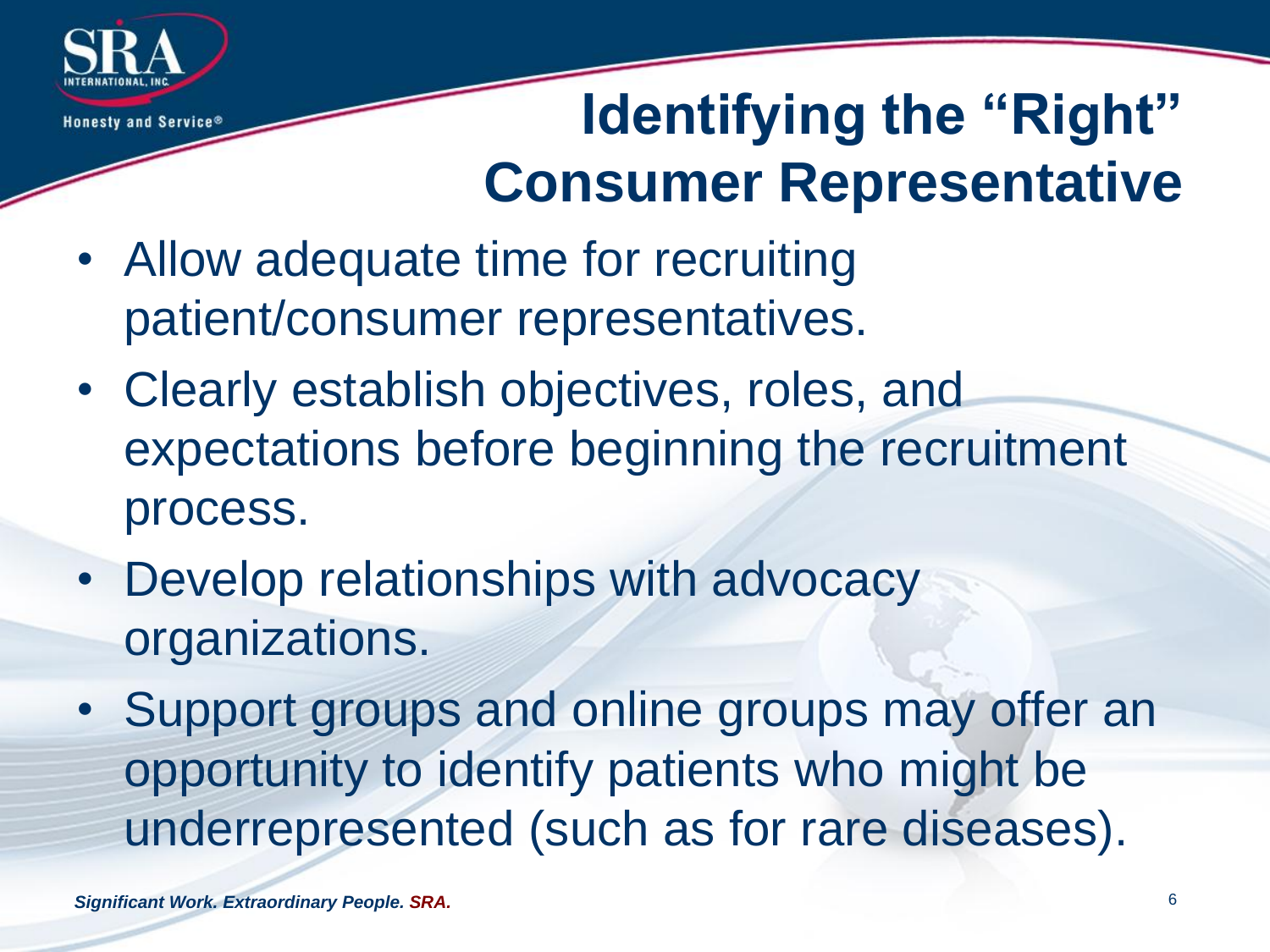

## **Identifying the "Right" Consumer Representative**

- Include patient and consumer representatives on selection committees to help recruit and retain representatives.
- Multiple recruitment methods should be employed in order to identify a broader demographic, including older patients, minorities, and the underserved.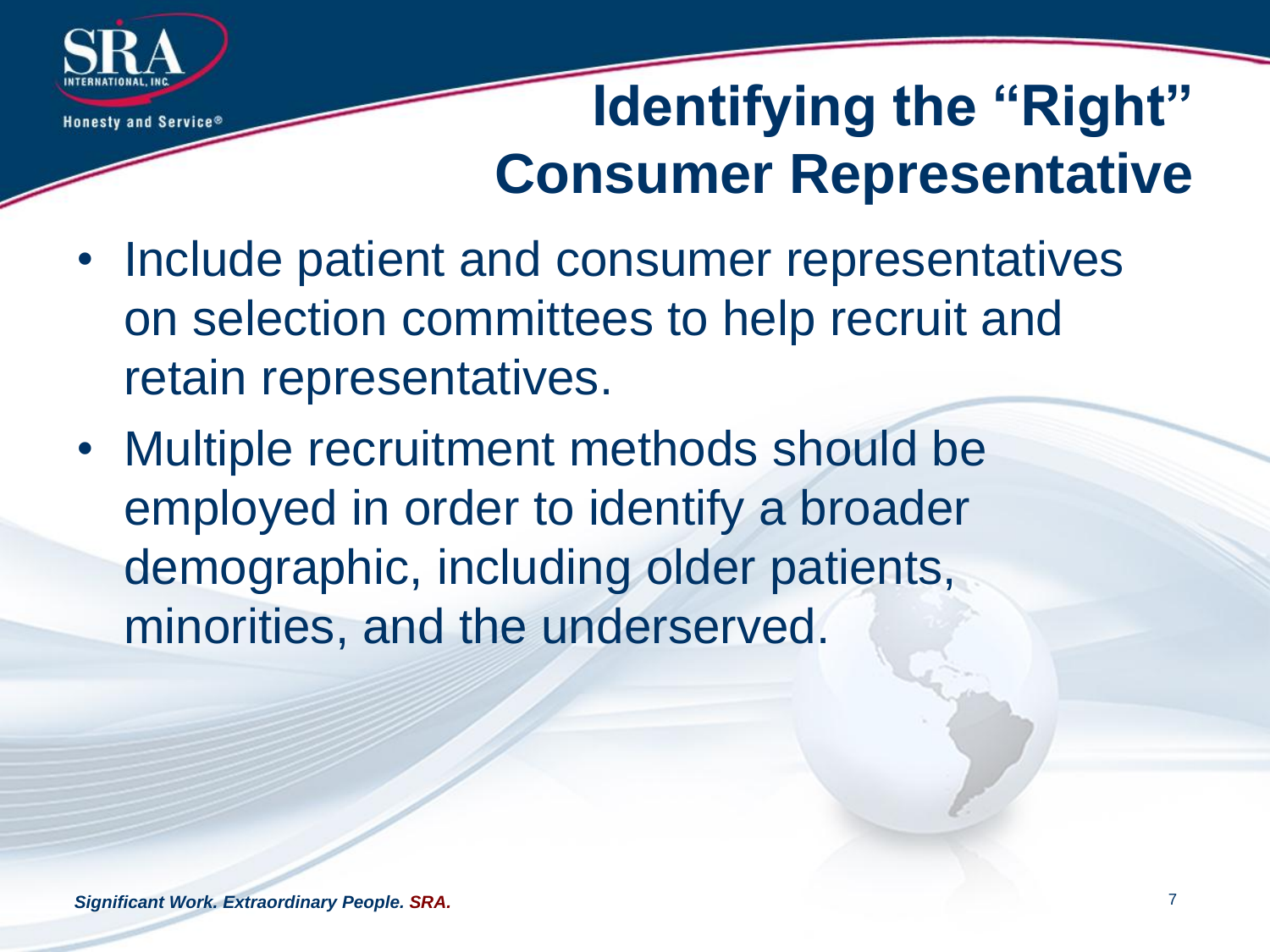

#### **Techniques for Selecting Patient Representatives**

- Determine specific information needed:
	- Patient/caregiver experience
	- Advocacy experience
	- Ability to represent other patients/survivors
	- Knowledge and skills related to disease area
	- Alternate disease experience
	- Work experience
	- Education
- Interview representatives.

*Significant Work. Extraordinary People. SRA.* 8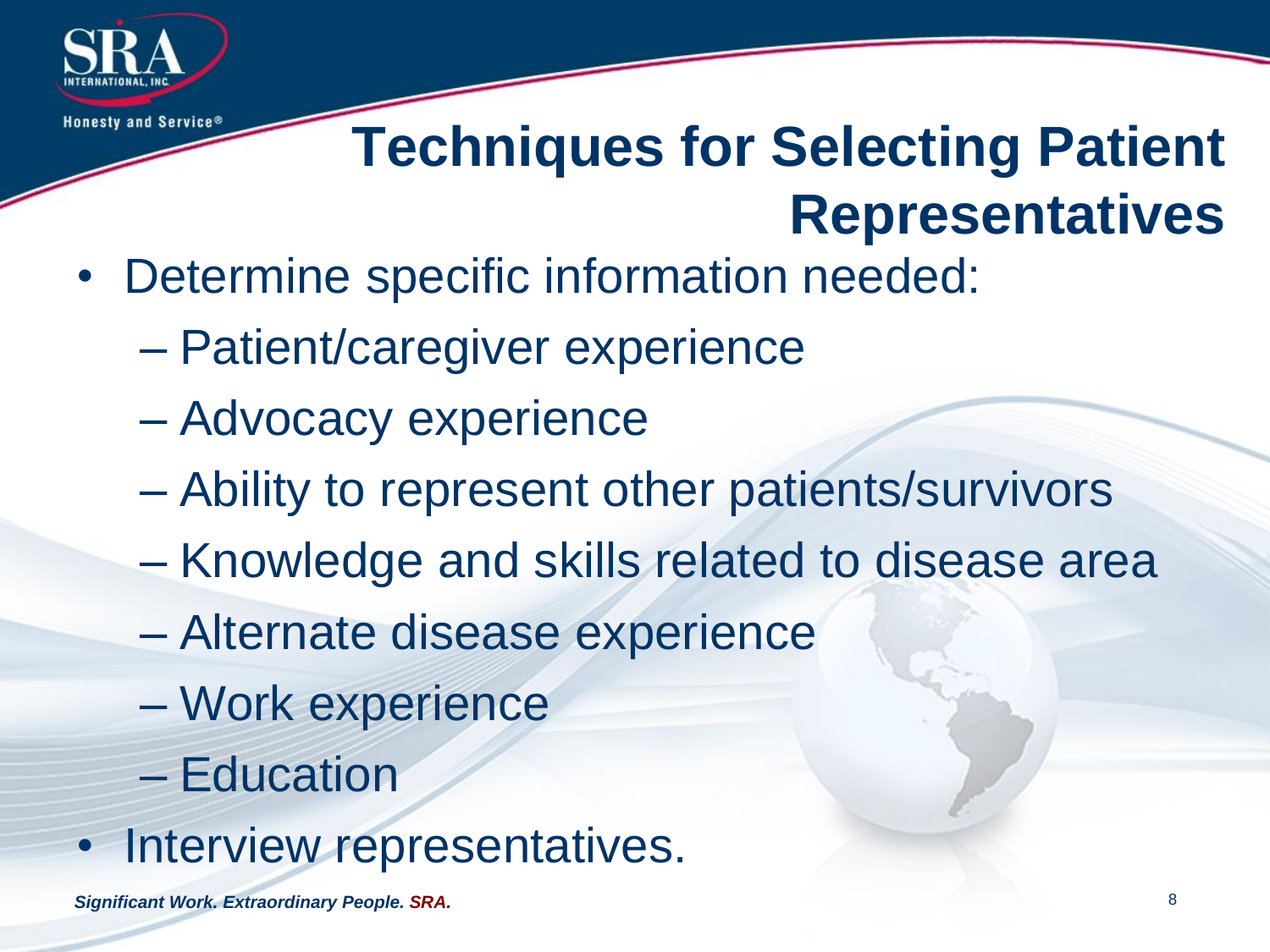

#### **Techniques for Selecting Patient Representatives**

- Include more than one patient/consumer representative in any activity:
	- Provides a broader perspective of the individual experience
	- Provides the patient/consumer representative with a colleague in the experience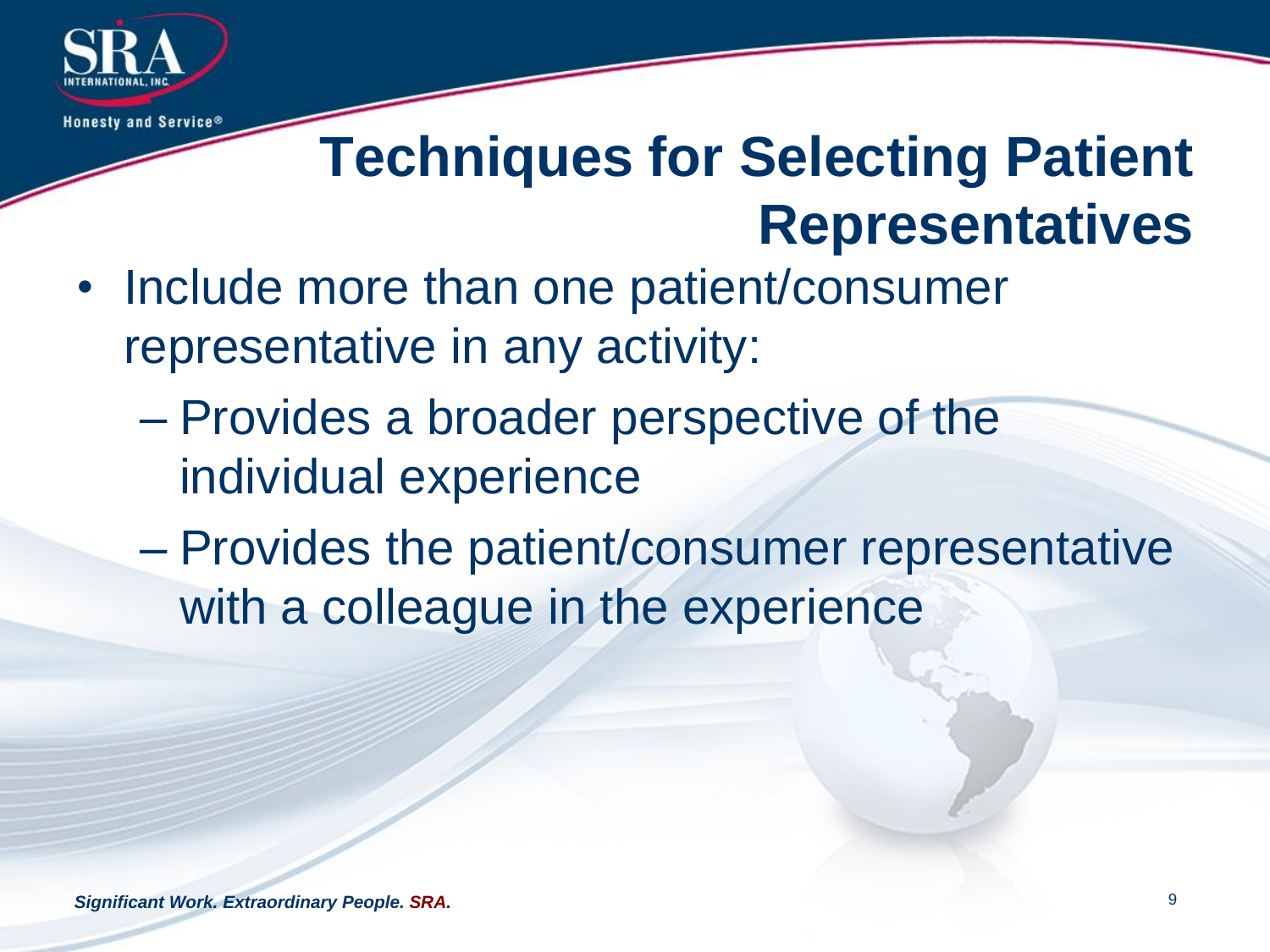

# **SRA International and Consumers/Advocates**

**Significant Work. Extraordinary People. SRA.** 10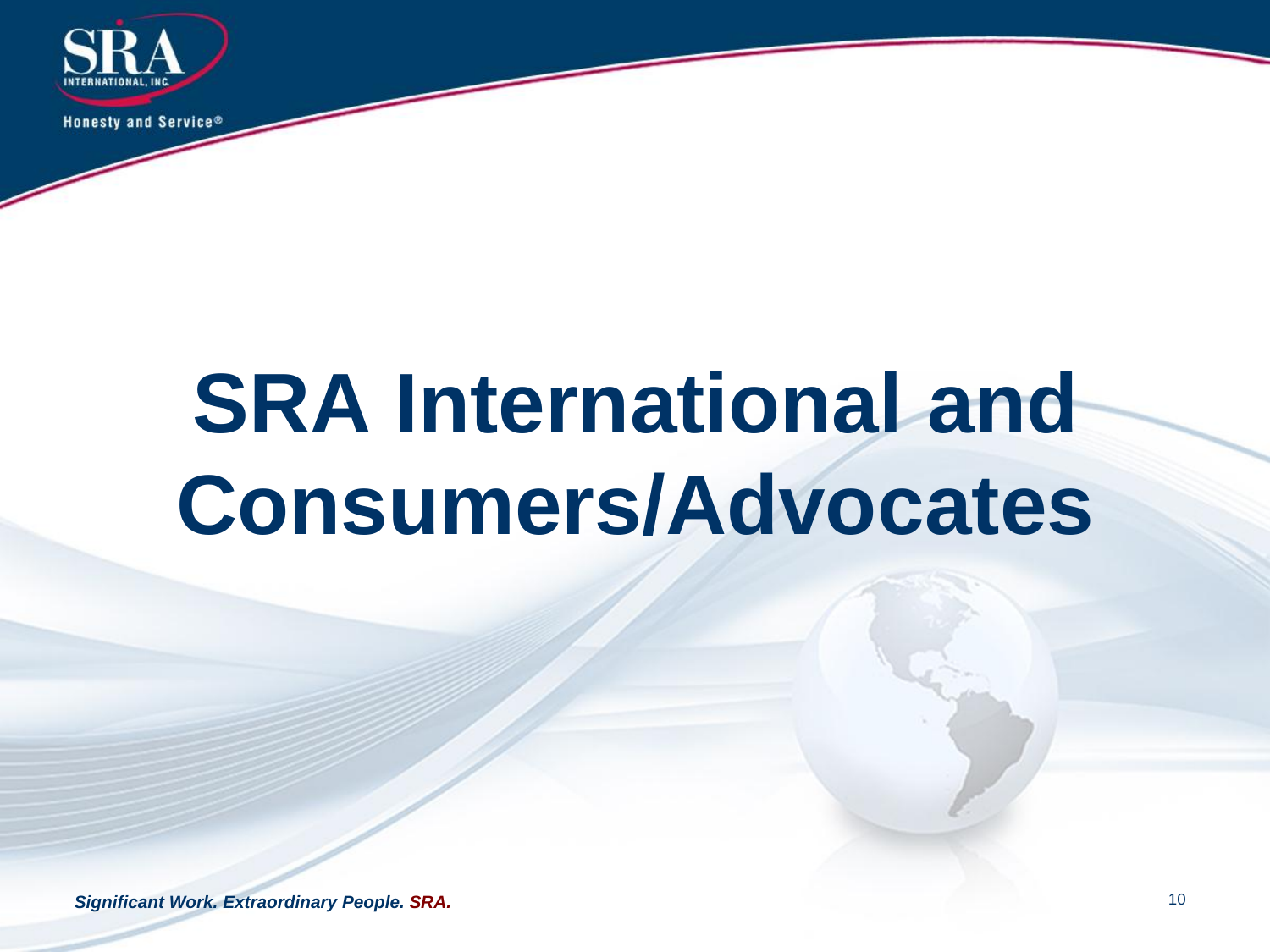

- Founded in 1978, SRA is dedicated to solving complex problems of global significance for clients in national security, civil government, and global health.
- Within SRA, the vision of the Center for Peer Review and Science Management (PRSM) is enhancing human health around the world through innovative science, knowledge, and technology solutions.
- PRSM supports clients, including the DOD Congressionally Directed Medical Research Programs (CDMRP) under the U.S. Army Medical Research and Materiel Command (USAMRMC) and the Cancer Prevention and Research Institute of Texas Research Programs for which we recruit, train, and support consumer advocates (and scientists) for peer reviews. We have overseen the scientific peer review of nearly 70,000 research applications.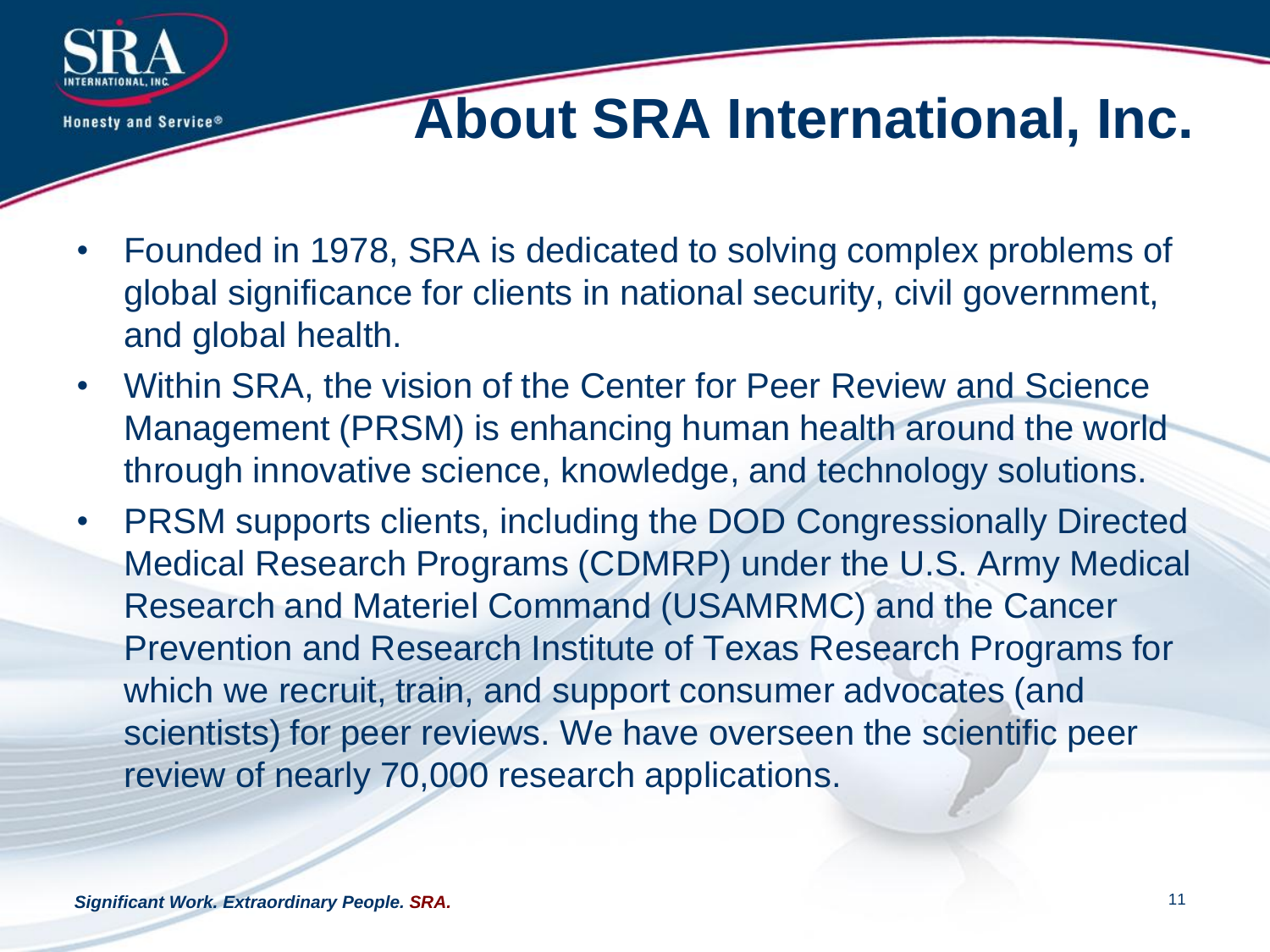

#### **Successful Partnerships**

#### Build strong partnerships with the advocacy/support community:

- Base all interactions on respect and acknowledged value of the consumer/advocates to the process.
- Maintain regular contact.
- Clearly define needs.
- Offer a "unique opportunity."
- Set the standards high.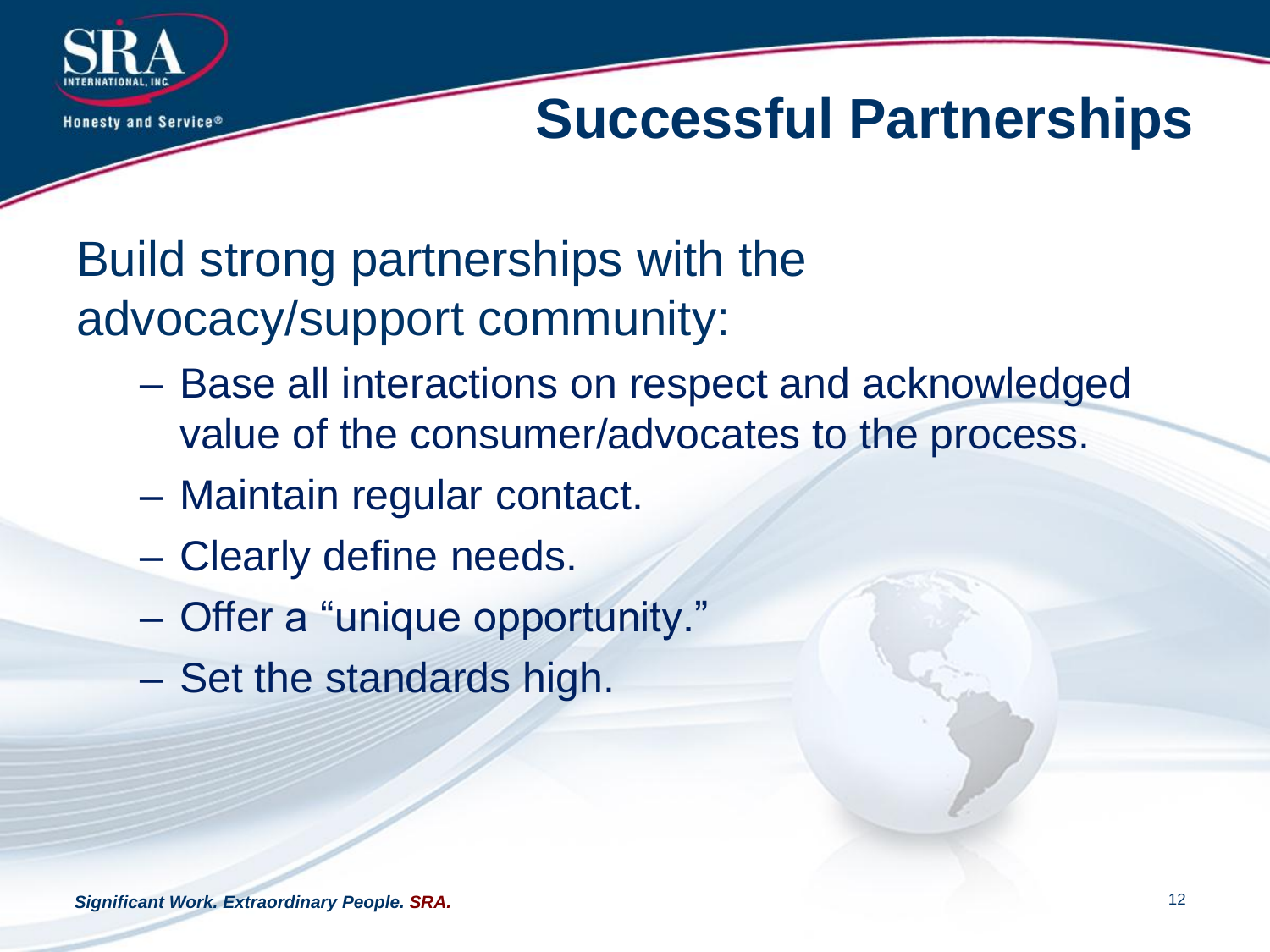

- Follow detailed formal processes for
	- Recruitment
	- Support
	- Evaluation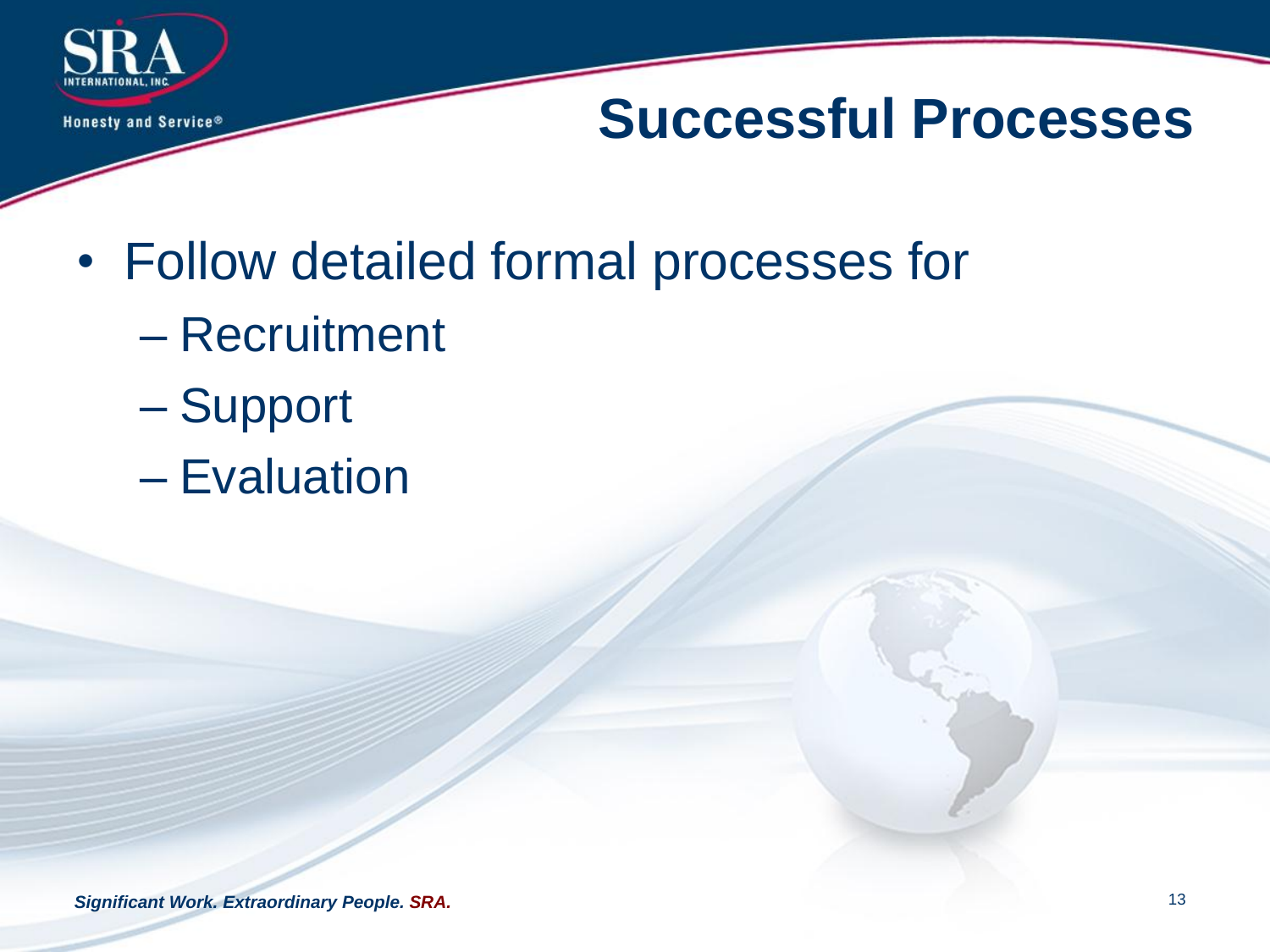

#### • Recruitment

- More than 440 organization/agency contacts in the last 3 years alone
- Includes nomination by organization
	- Nomination letter
	- Consumer/Patient resume
	- Essay

– Includes assessment and telephone interviews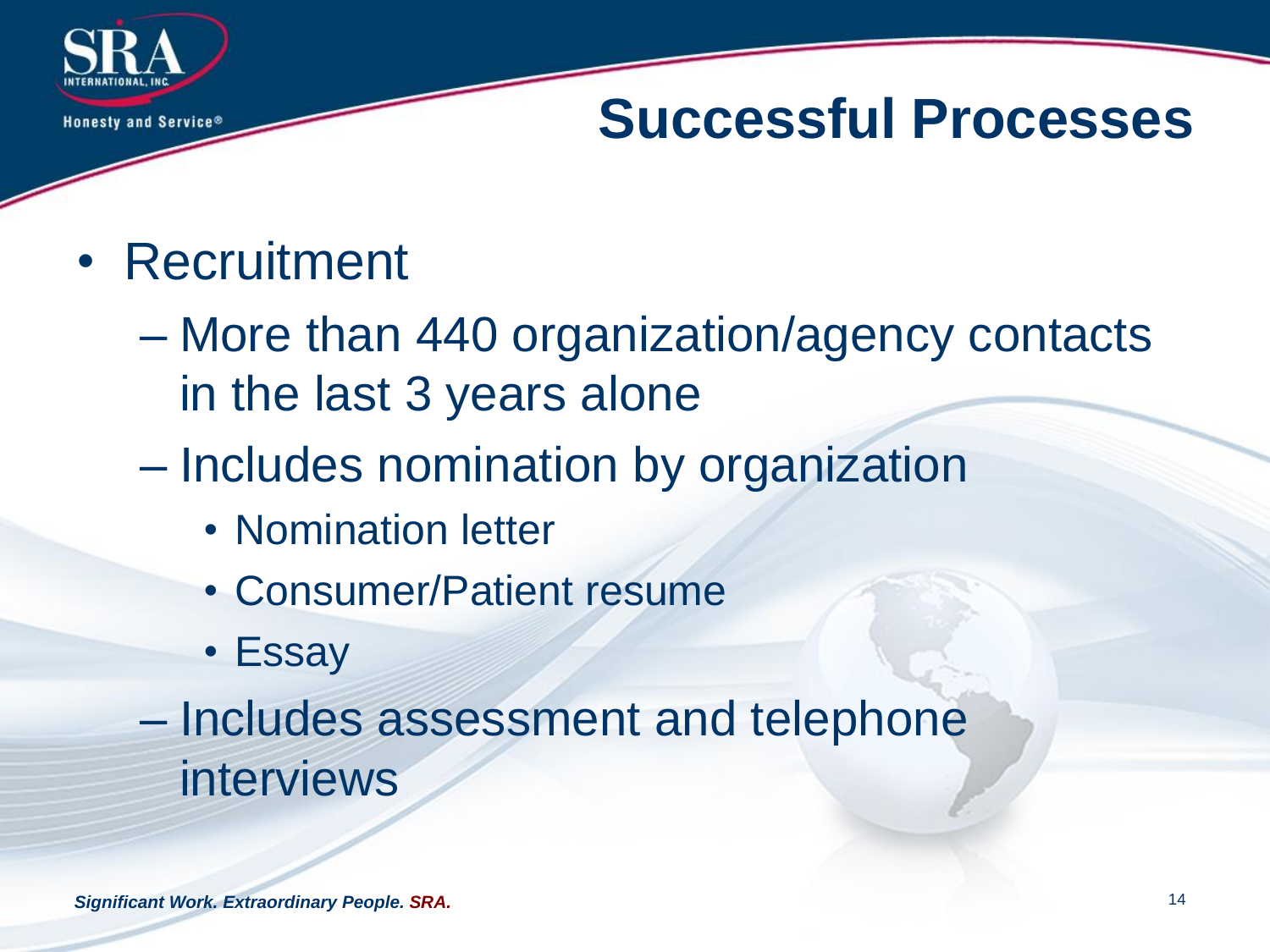

- Support
	- Nearly 1,400 consumer reviewers in the pool for 18 programs over the years)
	- Training
	- Peer mentorship
	- Personnel support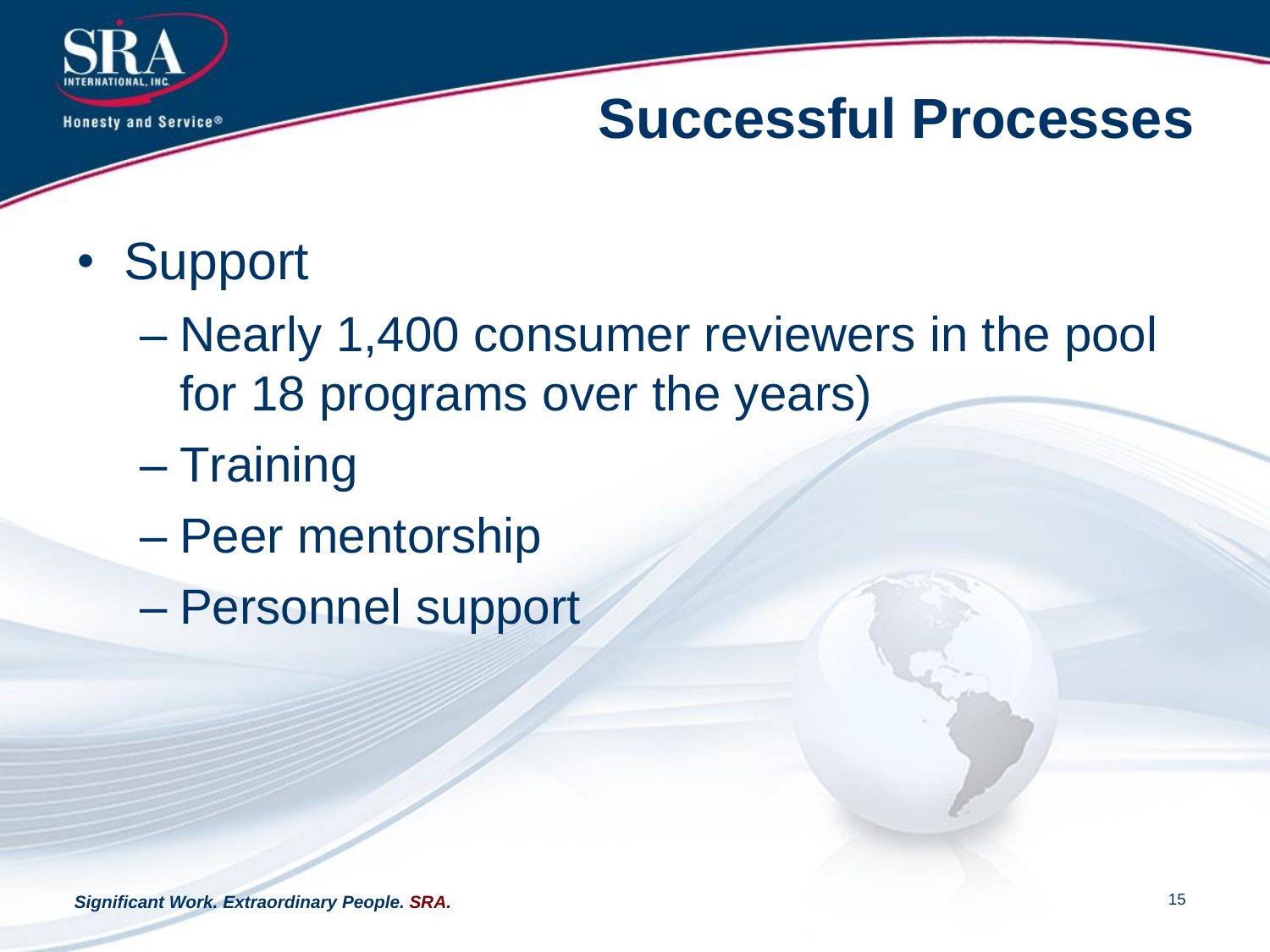

- Evaluation
	- Obtain feedback throughout the process.
	- Obtain feedback in a timely manner.
	- Debrief with all participants involved.
	- Modify/improve the process.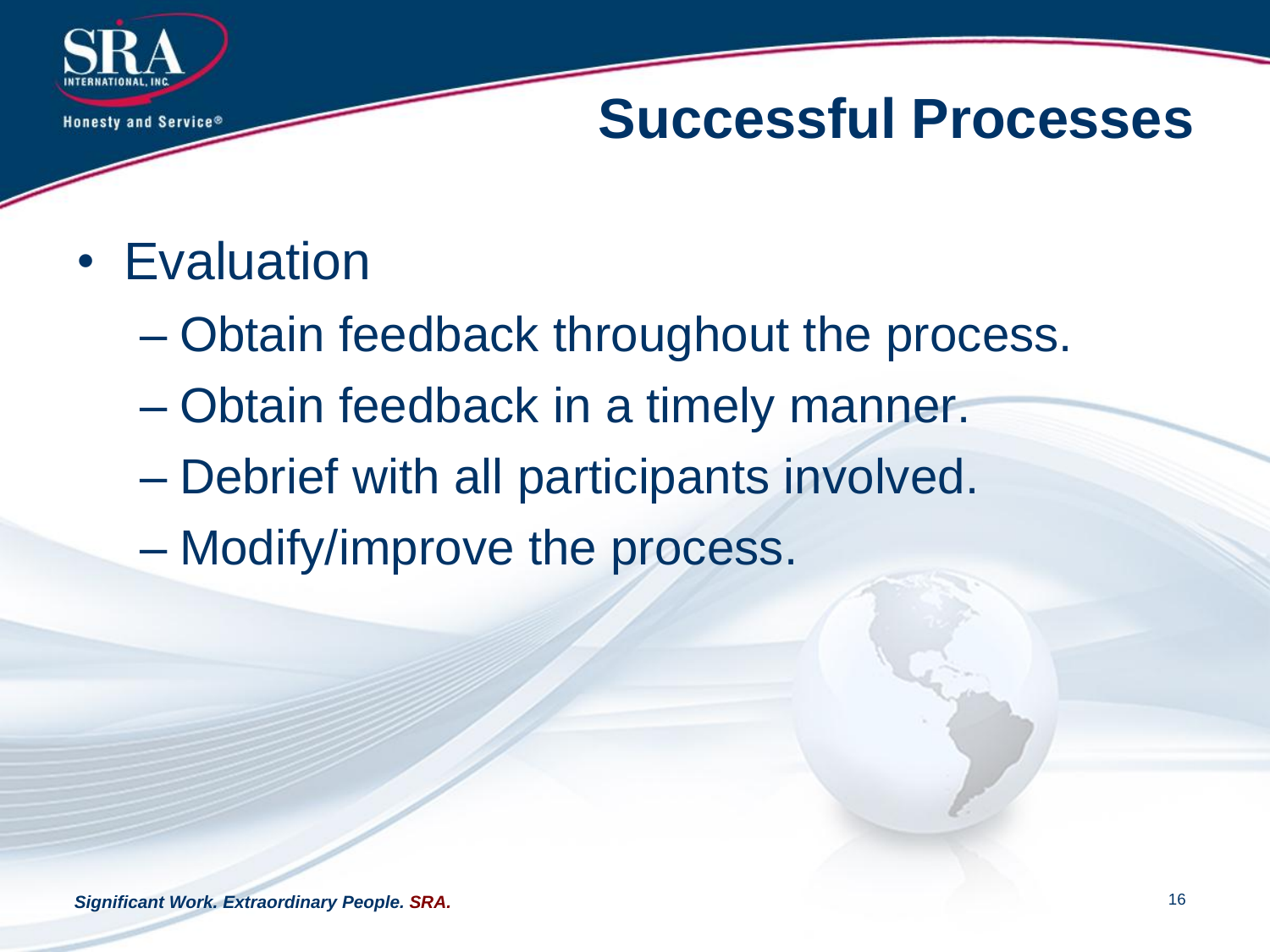

## **Successful Support**

- Develop and provide easily accessible, appropriate training.
- Provide time immediately after their contribution for oneon-one or small group debriefing.
- Take all suggestions seriously.
- Quickly make suggested changes ("turning on a dime") where feasible.
- Provide a written evaluation tool for consumers/advocates to provide input.
- Provide compassionate, passionate, and knowledgeable points of contact.